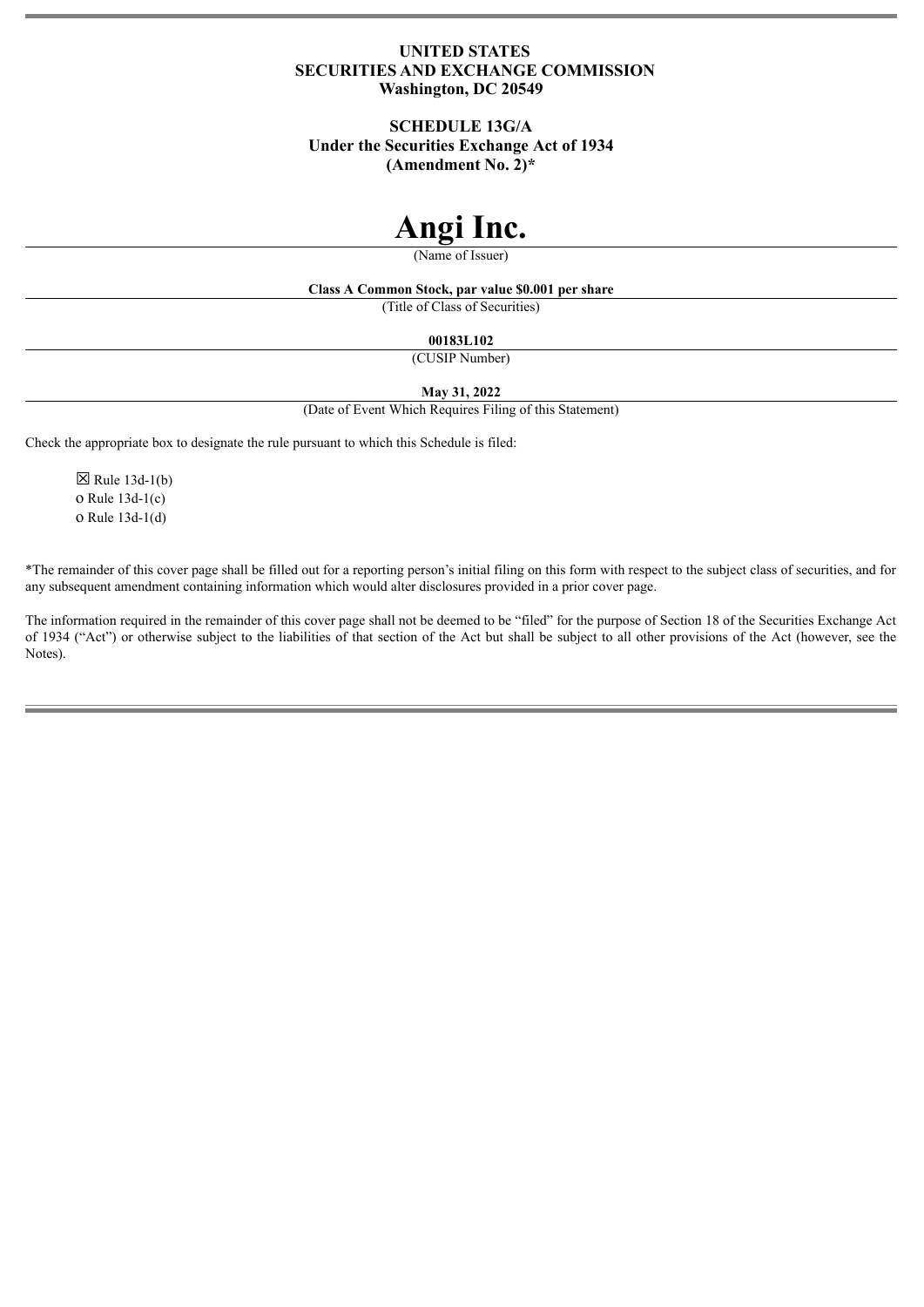| 1                                                                                                                                              | NAME OF REPORTING PERSONS                                                        |   |                               |  |
|------------------------------------------------------------------------------------------------------------------------------------------------|----------------------------------------------------------------------------------|---|-------------------------------|--|
|                                                                                                                                                | Parnassus Investments, LLC                                                       |   |                               |  |
| $\overline{2}$                                                                                                                                 | CHECK THE APPROPRIATE BOX IF A MEMBER OF A GROUP<br>(a)<br>$(b)$ o               |   |                               |  |
| 3                                                                                                                                              | <b>SEC USE ONLY</b>                                                              |   |                               |  |
| $\overline{4}$                                                                                                                                 | CITIZENSHIP OR PLACE OF ORGANIZATION<br>Delaware - U.S.A.                        |   |                               |  |
|                                                                                                                                                |                                                                                  | 5 | <b>SOLE VOTING POWER</b>      |  |
| <b>NUMBER OF</b><br><b>SHARES</b><br><b>BENEFICIALLY</b><br><b>OWNED BY</b><br><b>EACH</b><br><b>REPORTING</b><br><b>PERSON</b><br><b>WITH</b> |                                                                                  |   | 2,293,740(1)                  |  |
|                                                                                                                                                |                                                                                  | 6 | <b>SHARED VOTING POWER</b>    |  |
|                                                                                                                                                |                                                                                  |   | $\overline{0}$                |  |
|                                                                                                                                                |                                                                                  | 7 | <b>SOLE DISPOSITIVE POWER</b> |  |
|                                                                                                                                                |                                                                                  |   | 2,293,740                     |  |
|                                                                                                                                                |                                                                                  | 8 | SHARED DISPOSITIVE POWER      |  |
|                                                                                                                                                |                                                                                  |   | $\mathbf{0}$                  |  |
| 9                                                                                                                                              | AGGREGATE AMOUNT BENEFICIALLY OWNED BY EACH REPORTING PERSON                     |   |                               |  |
|                                                                                                                                                | 2,293,740                                                                        |   |                               |  |
| 10                                                                                                                                             | CHECK IF THE AGGREGATE AMOUNT IN ROW (9) EXCLUDES CERTAIN SHARES<br>$\mathbf{O}$ |   |                               |  |
|                                                                                                                                                |                                                                                  |   |                               |  |
| 11                                                                                                                                             | PERCENT OF CLASS REPRESENTED BY AMOUNT IN ROW (9)                                |   |                               |  |
|                                                                                                                                                | $2.9\%$ (2)                                                                      |   |                               |  |
| 12                                                                                                                                             | TYPE OF REPORTING PERSON                                                         |   |                               |  |
|                                                                                                                                                | IA                                                                               |   |                               |  |

(1) Because each share of Class A Common Stock is entitled to one vote per share and each share of Class B Common Stock generally is entitled to ten votes per share, and the Reporting Person only holds Class A Common Stock, the Reporting Person beneficially owns equity securities of Angi Inc. representing approximately only 0.05% of the total number of votes of all classes of common stock of Angi Inc., based on 80,322,073 shares of Class A Common Stock and 422,019,247 shares of Class B Common Stock outstanding as of May 6, 2022.

(2) Assuming the conversion of all shares of Class B Common Stock, of which the Reporting Person owns none, into shares of Class A Common Stock on a one-for-one basis, the Reporting Person would own only 0.05% of the then outstanding shares of Class A Common Stock, based on 80,322,073 shares of Class A Common Stock and 422,019,247 shares of Class B Common Stock outstanding as of May 6, 2022.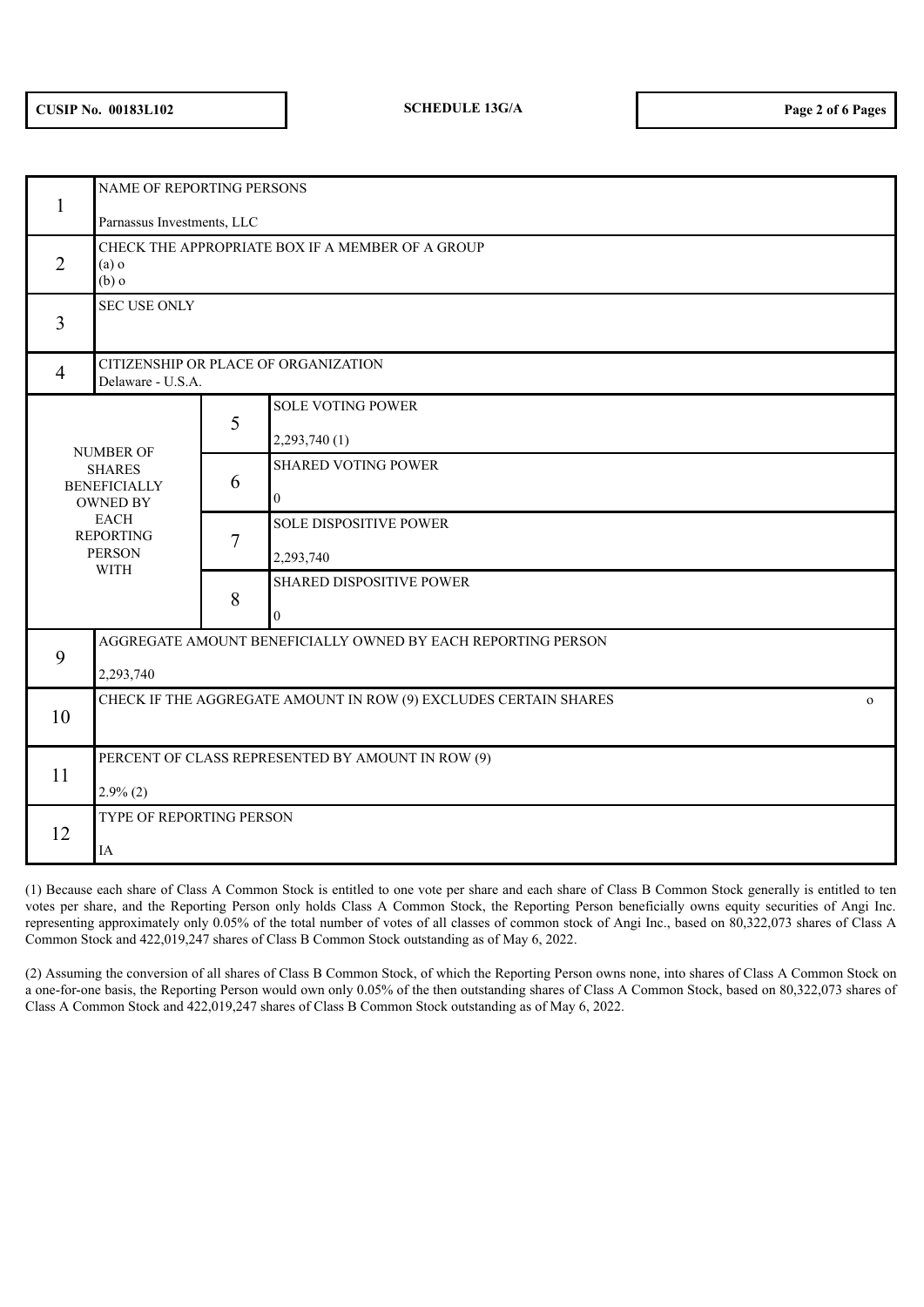## **Item 1. (a) Name of Issuer**

Angi Inc.

## **(b) Address of Issuer's Principal Executive Offices**

3601 Walnut Street, Suite 700

Denver, CO 80205

United States

## **Item 2. (a) Name of Person Filing**

Parnassus Investments, LLC

## **(b) Address of Principal Business Office, or, if none, Residence**

1 Market Street, Suite 1600

San Francisco, CA 94105

## **(c) Citizenship**

California - U.S.A.

## **(d) Title of Class of Securities**

Class A Common Stock, par value \$0.001 per share

#### **(e) CUSIP No.:**

00183L102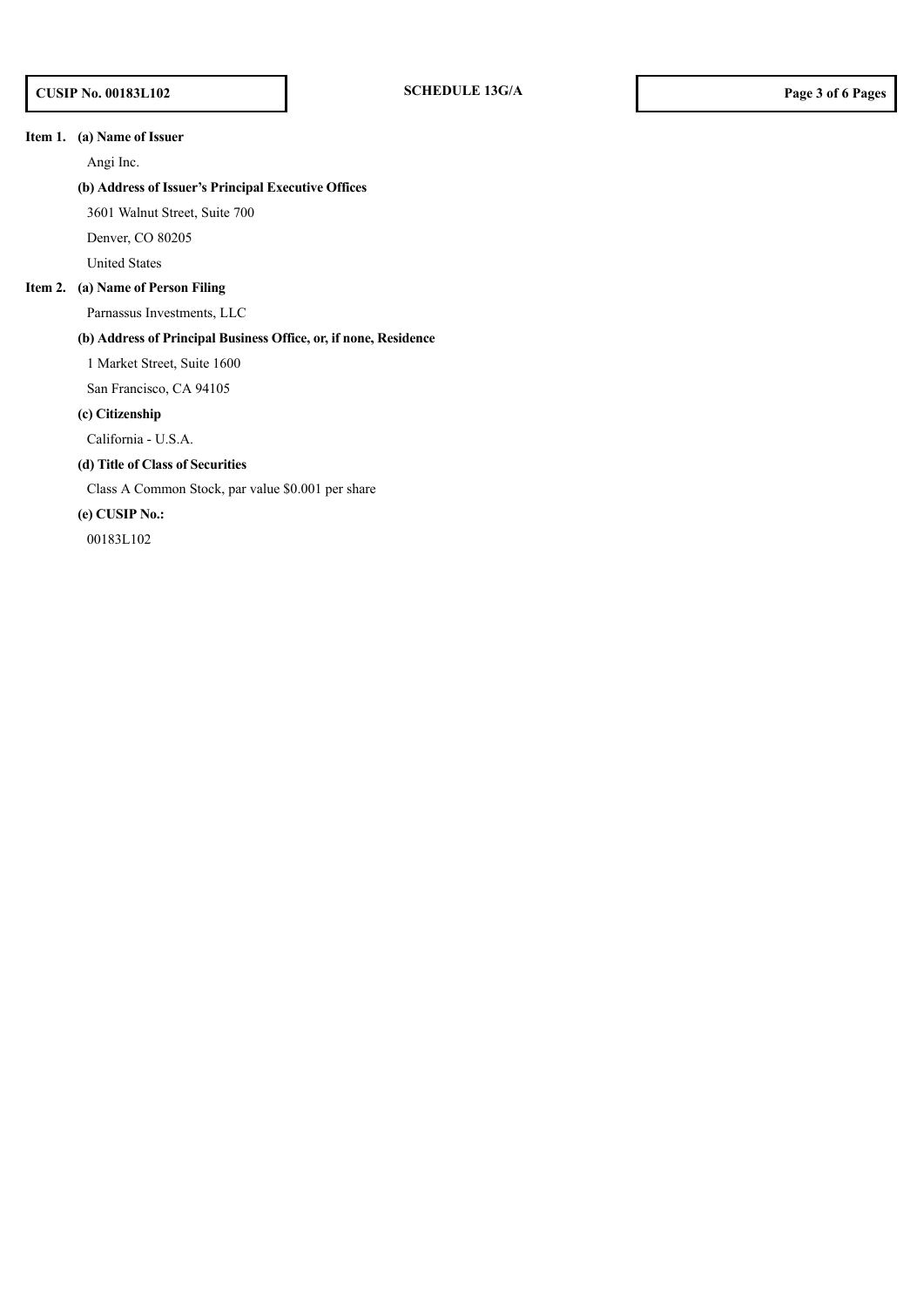#### Item 3. If this statement is filed pursuant to §§240.13d-1(b) or 240.13d-2(b) or (c), check whether the person filing is a:

- (a)  $\Box$  Broker or dealer registered under section 15 of the Act (15 U.S.C. 78o);
- (b)  $\Box$  Bank as defined in section 3(a)(6) of the Act (15 U.S.C. 78c);
- (c)  $\Box$  Insurance company as defined in section 3(a)(19) of the Act (15 U.S.C. 78c);
- (d)  $\Box$  Investment company registered under section 8 of the Investment Company Act of 1940 (15 U.S.C. 80a-8);
- (e) x An investment adviser in accordance with  $\S240.13d-1(b)(1)(ii)(E)$ ;
- (f)  $\Box$  An employee benefit plan or endowment fund in accordance with §240.13d-1(b)(1)(ii)(F);
- (g)  $\Box$  A parent holding company or control person in accordance with §240.13d-1(b)(1)(ii)(G);
- (h)  $\Box$  A savings associations as defined in Section 3(b) of the Federal Deposit Insurance Act (12 U.S.C. 1813);
- (i)  $\Box$  A church plan that is excluded from the definition of an investment company under section 3(c)(14) of the Investment Company Act of 1940 (15 U.S.C. 80a-3);
- (i)  $\Box$  A non-U.S. institution in accordance with §240.13d-1(b)(1)(ii)(J);
- (k)  $\Box$  A group, in accordance with §240.13d-1(b)(1)(ii)(K). If filing as a non-U.S. institution in accordance with §240.13d-1(b)(1)(ii)(J), please specify the type of institution: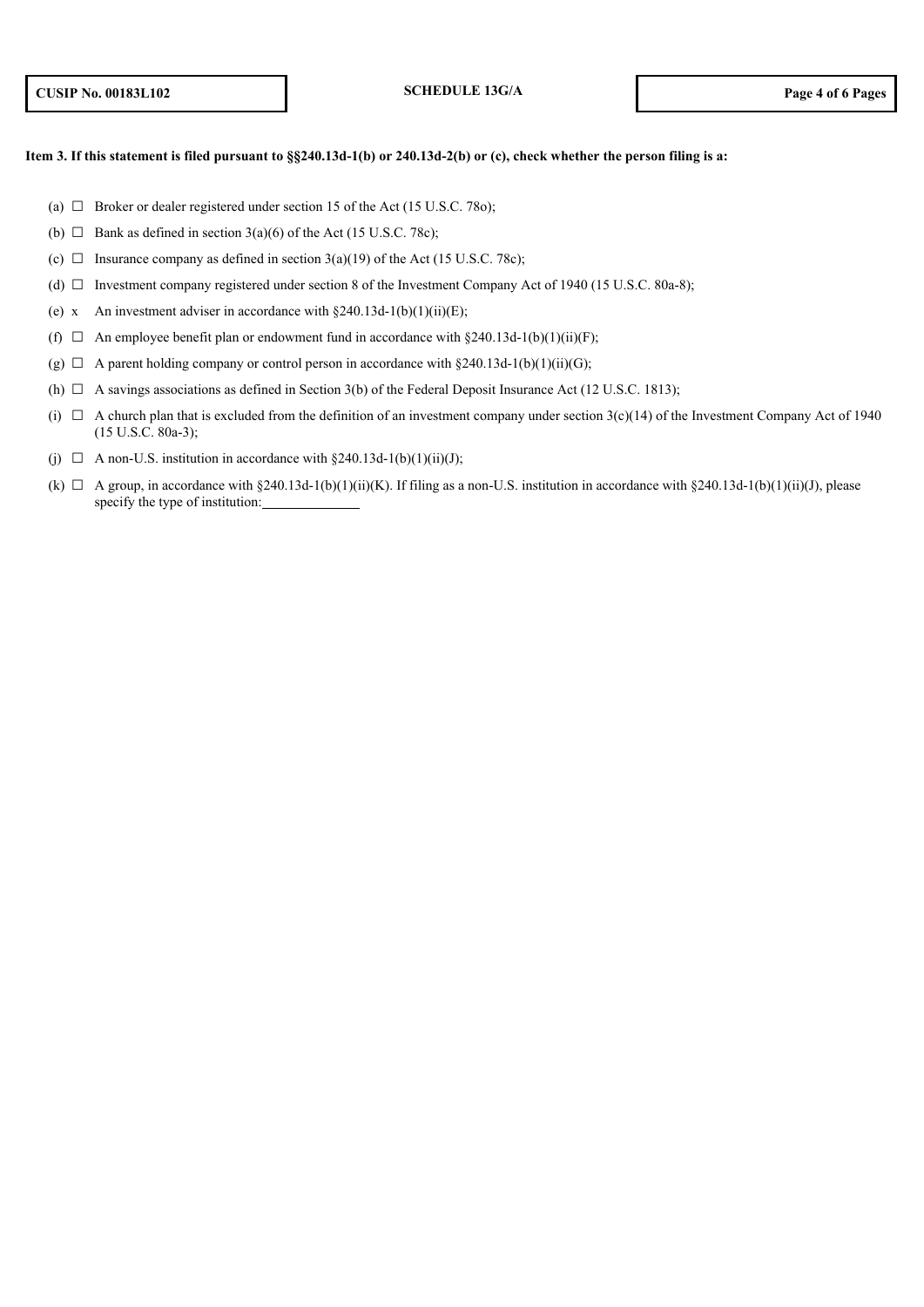## **CUSIP No. 00183L102 SCHEDULE 13G/A Page 5 of 6 Pages**

## **Item 4. Ownership**

Provide the following information regarding the aggregate number and percentage of the class of securities of the issuer identified in Item 1.

- (a) Amount beneficially owned: 2,293,740
- (b) Percent of class: 2.9%
- (c) Number of shares as to which the person has:
	- (i) Sole power to vote or to direct the vote: 2,293,740
	- (ii) Shared power to vote or to direct the vote: 0
	- (iii) Sole power to dispose or to direct the disposition of: 2,293,740
	- (iv) Shared power to dispose or to direct the disposition of: 0

## **Item 5. Ownership of Five Percent or Less of a Class**

If this statement is being filed to report the fact that as of the date hereof the reporting person has ceased to be the beneficial owner of more than 5 percent of the class of securities, check the following [X].

#### **Item 6. Ownership of More Than Five Percent on Behalf of Another Person**

Securities reported on this Schedule 13G are beneficially owned by clients of Parnassus Investments, LLC, which includes investment companies registered under the Investment Company Act.

## Item 7. Identification and Classification of the Subsidiary which Acquired the Security Being Reported on by the Parent Holding Company or Control **Person**

#### Not Applicable

#### **Item 8. Identification and Classification of Members of the Group**

Not Applicable

**Item 9. Notice of Dissolution of Group**

Not Applicable

#### **Item 10. Certification**

By signing below I certify that, to the best of my knowledge and belief, the securities referred to above were acquired and are held in the ordinary course of business and were not acquired and are not held for the purpose of or with the effect of changing or influencing the control of the issuer of the securities and were not acquired and are not held in connection with or as a participant in any transaction having that purpose or effect.